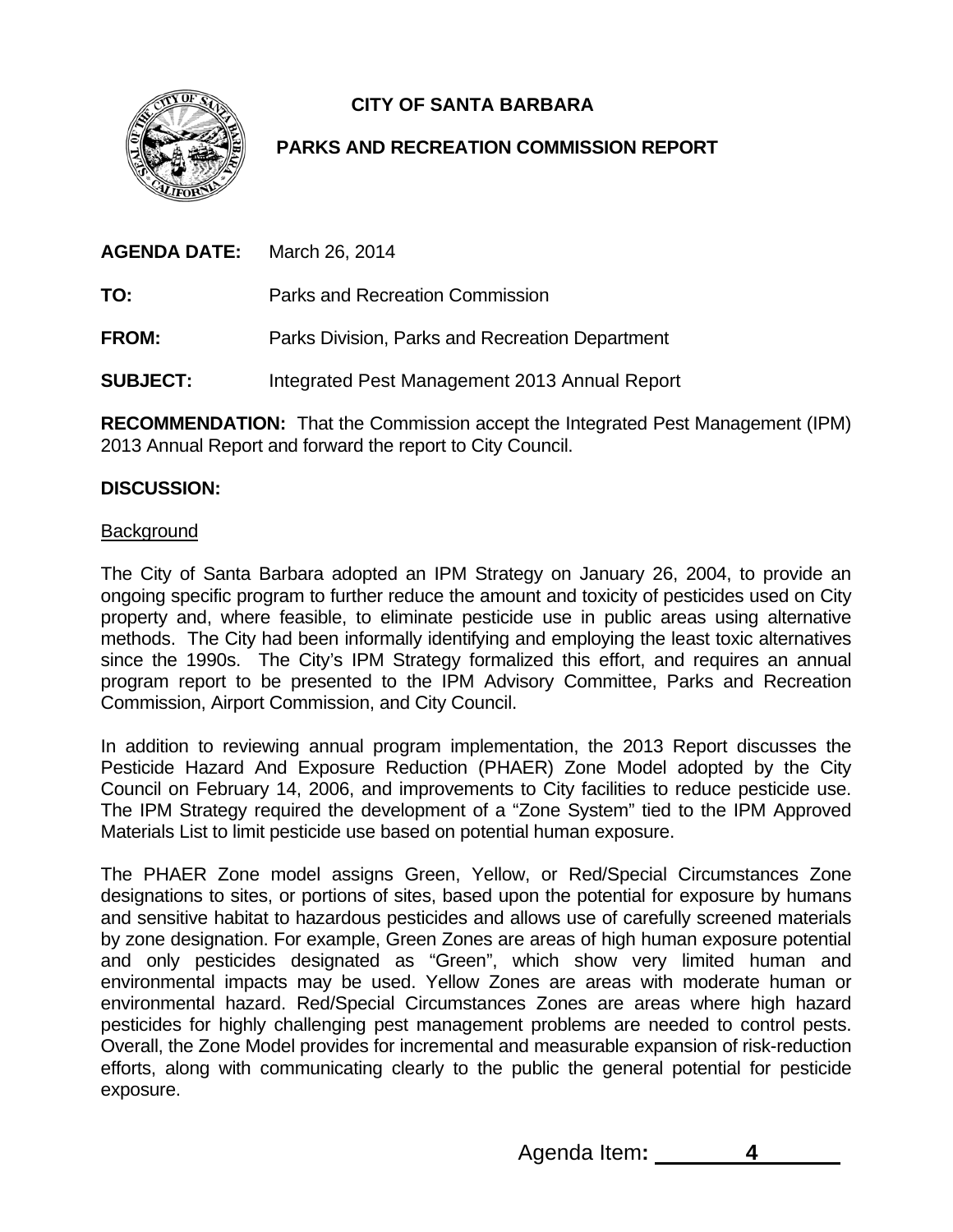Parks and Recreation Commission Report Integrated Pest Management 2013 Annual Report March 26, 2014 Page 2

The IPM 2013 Annual Report (Attachment 1) addresses the following:

- Types of pest problems encountered by each department
- Types and quantities of pesticides used by each department
- Exemptions currently in place and granted the past year
- Alternative pest management practices
- **Effectiveness of alternative practices**
- Proposed changes to pest management practices

## **IPM 2013 Program Highlights**

The use of Green materials increased from 1,121 units in 2012 to 2,339 units in 2013. The use of Yellow materials increased from 779 units to 1,159 units. The use of Red materials increased from 15 units to 28 units. Overall pesticide use increased from 1,915 units to 3,525 units. The majority of the overall increase is due to increased mosquito control at the Airport. The control of mosquitoes accounted for 96% of all the pesticide units used City-wide in 2013. Of the pesticide units used City-wide to control mosquitoes, 66% are Green category materials.

The table below is a summary of pesticide use for 2013, including any increase or decrease in material use from 2012. It is important to note that because pesticide use will vary from year to year, an increase or decrease from the previous year does not necessarily indicate a long-term trend. Many factors affect the amount of pesticides applied in any one year.

| <b>Department / Division</b>   | <b>Material Use</b> |          |            |              | <b>Change from 2012</b> |
|--------------------------------|---------------------|----------|------------|--------------|-------------------------|
|                                | Green               | Yellow   | <b>Red</b> | <b>Total</b> |                         |
| <b>Airport Department</b>      | 2,049.07            | 1,123.78 | 0.00       | 3,172.85     | Up 192%                 |
| <b>Golf Division</b>           | 0.99                | 0.53     | 27.67      | 29.19        | Up 125%                 |
| <b>Parks Division</b>          | 0.15                | 24.05    | 0.00       | 24.20        | Down 21%                |
| <b>Public Works Department</b> | 288.57              | 10.29    | 0.00       | 298.86       | Down 62%                |
| <b>City-Wide Total</b>         | 2,338.78            | 1,158.65 | 27.67      | 3,525.10     | Up 84%                  |

### **IPM Advisory Committee Recommendation**

At a special meeting held March 13, 2014, the IPM Advisory Committee reviewed and approved the IPM 2013 Annual Report and recommended that the report be forwarded to the Parks and Recreation Commission, Airport Commission, and City Council for review and approval. A memo from Greg Chittick, Chair, on behalf of the IPM Advisory Committee is attached (Attachment 2).